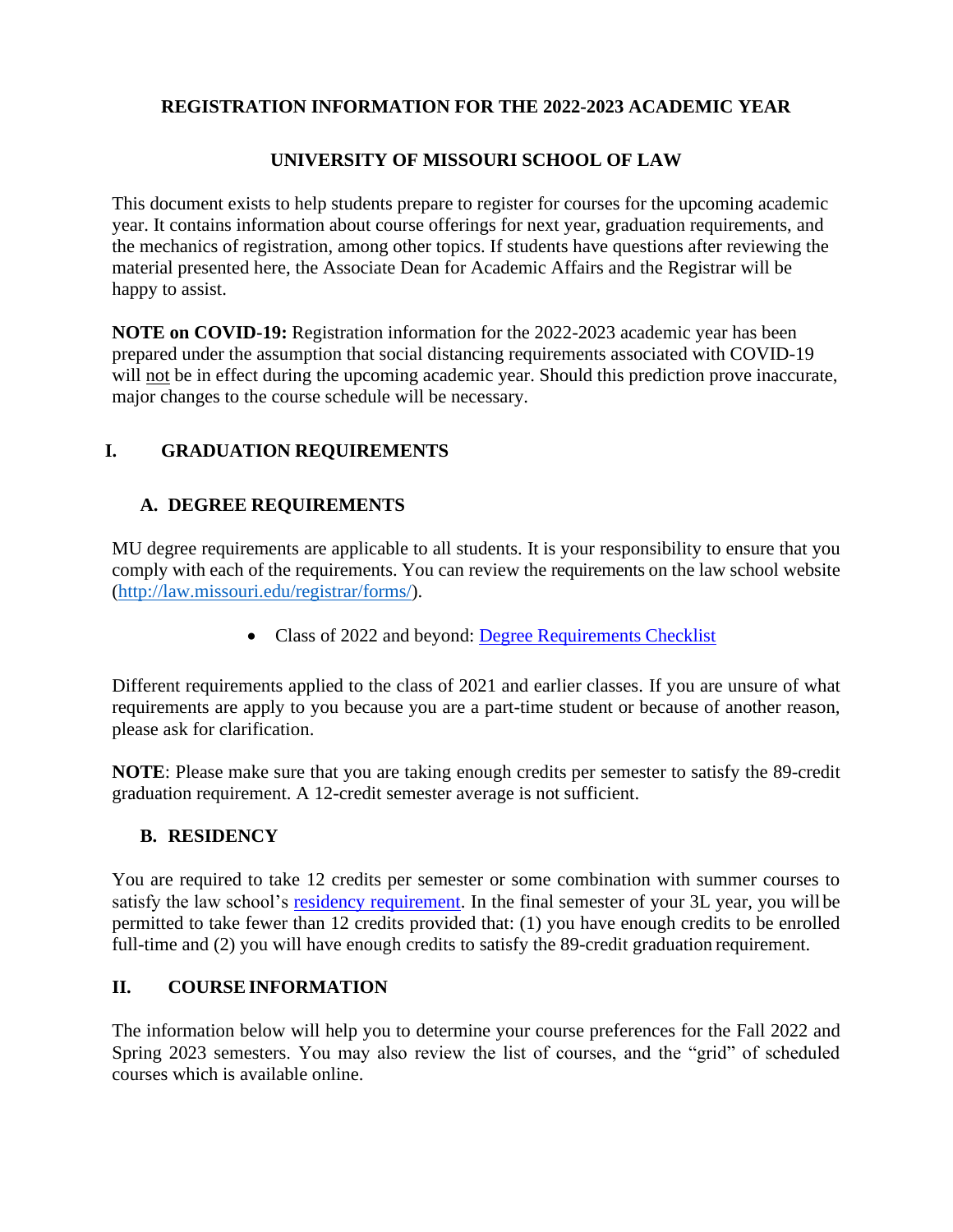## **A. COURSE SCHEDULES FOR 2022-2023**

1. Grids (courses displayed by meeting days and times)

Fall 2022 courses may be viewed here: **<https://ofcourse.org/schedule/mulaw/viewer/129819>**

Spring 2023 courses may be viewed here: **<https://ofcourse.org/schedule/mulaw/viewer/286969>**

These schedules are likely to be updated from time to time. You may wish to review them soon before registration to check whether changes have been made to any of your desired courses. The URLs will remain constant even when the content changes. The same links will work.

On the grid, 1L courses are indicated with a green background. Courses for upper-level JD students (course numbers 5000-5999) are indicated with a blue background. Note, however, that a few LLM courses (course numbers 6000-6999) and undergraduate courses (course numbers 1- 4999) are also displayed with a blue background.

Courses on next year's schedule that satisfy the writing requirement ("W") or the experiential learning requirement ("E") are listed at the end of this document.

2. Lists (courses listed by name)

Along with this packet, we are also including two lists, one for the fall and one for the spring.

On the lists, courses are generally listed in alphabetical order after being sorted into categories (first-year courses at the top, then required upper-level courses, then upper-level electives). These lists contain the five-digit class number, which is useful when searching for a specific section of a course on MyZou, along with the four-digit course number (which remains the same for a class from semester to semester, such as 5220 for Constitutional Law).

On these lists, a "W" in parenthesis after a course's name indicates that the course satisfies the upper-level writing requirement. For some courses, such as Elder Law (Fall), there is a "W" section and a regular section. Be sure to enroll in the section appropriate for you. For other "W" courses, such as Disability Law (Spring), the entire enrollment is "W" (*i.e.*, there is one section, not two).

On these lists, an "E" in parenthesis indicates that the course counts toward the experiential learning requirement.

## **B. COURSES IN THE SCHOOL OF LAW CATALOG**

The (mostly) complete listing of courses, not all of which are offered next year or every year, can be found on the University Registrar site:[\(http://catalog.missouri.edu/courseofferings/law/\)](http://catalog.missouri.edu/courseofferings/law/). Any courses not listed on that site should be listed here: [\(http://law.missouri.edu/current/course](http://law.missouri.edu/current/course-descriptions/)[descriptions/\)](http://law.missouri.edu/current/course-descriptions/).

As you consider the area of law you want to practice and the best curricular path to achieve that goal, you can use the **[Curriculum Pathways](https://law.missouri.edu/current/course-descriptions/)** (scroll down the page) which the faculty created to help guide your decision making. Also, please feel free to reach out to faculty and staff for advice.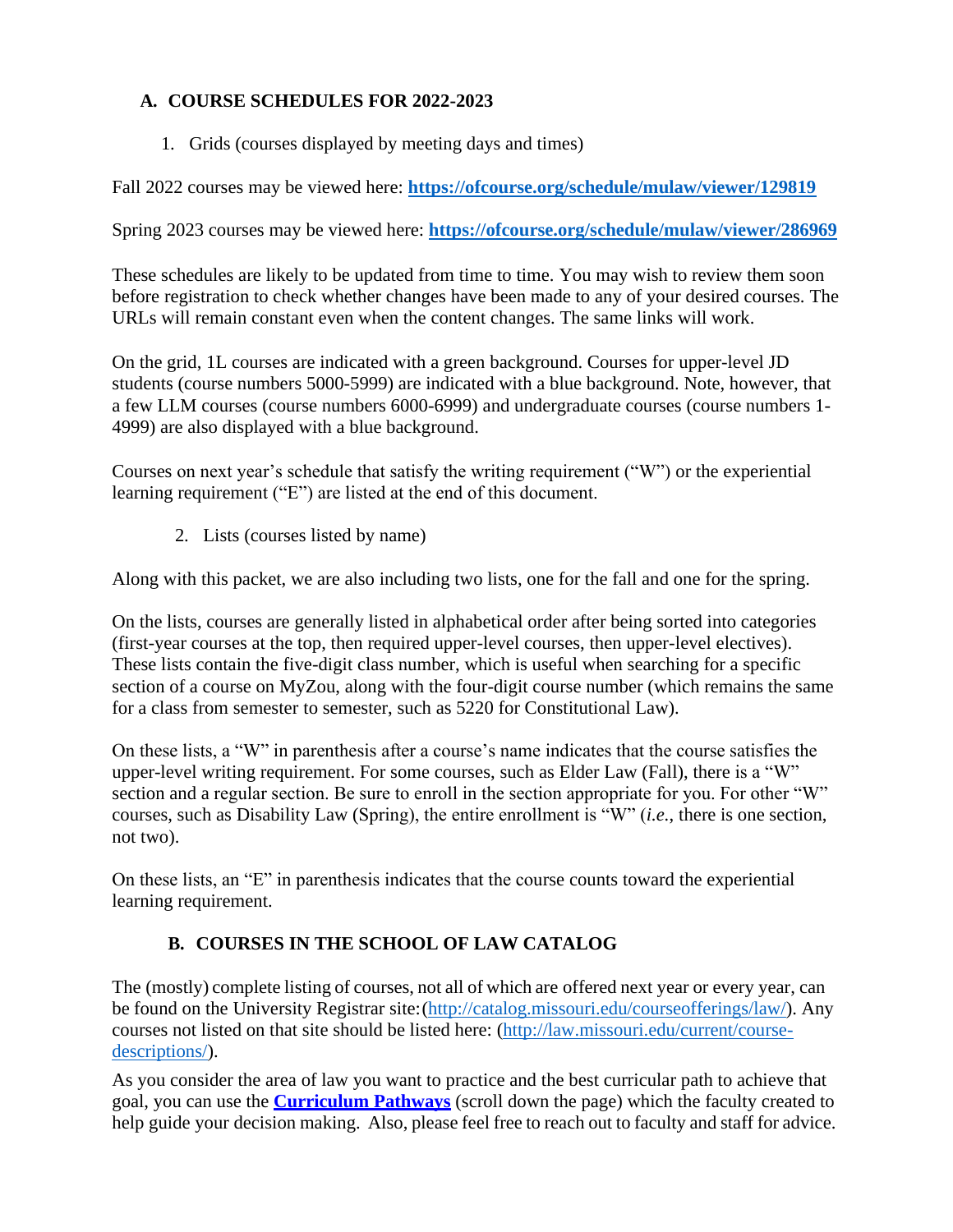## **C. UPPER-LEVEL REQUIREMENTS**

- 1. Second-Year Required
- **a. Constitutional Law:** You must take this course **during your second (2L) year**. In the 2022-2023 academic year, this course will be offered both semesters.
- **b. Evidence:** You must take this course **during your second (2L) year**. In the 2022- 2023 academic year, this course will be offered both semesters.
- 2. Required; May Be Taken During Second or Third Year
- **c. Criminal Procedure:** You may take this course during either your **second (2L) year or your third (3L) year**. In the 2022-2023 academic year, this course will be offered both semesters.
- **d. Professional Responsibility:** You may take this course during either your **second (2L) year or your third (3L) year**. In the 2022-2023 academic year, this course will be offered both semesters, as well as during Summer 2022.
- **e. Property II:** You may take this course during either your **second (2L) year or your third (3L) year**. In the 2022-2023 academic year, this course will be offered both semesters.
- 3. **Writing Requirement**: You must complete an upper-level intensive writing requirement. You can satisfy this requirement by: (a) taking a course that has a **"(W)"** designation on the Course List; (b) journal writing; or (c) an Independent Research Study with a faculty advisor, requiring a substantial draft, a comprehensive review and edit by the faculty member and a rewrite and a minimum of 20 pages.
- 4. **Experiential Learning:** You are required to earn six (6) credits in experiential learning. Courses that can be used to satisfy the requirement are: (a) Clinics; (b) Practicums; (c) Externships; and (d) Simulation Courses. Courses that satisfy this requirement will have an **"(E)"** for Experiential on the Course List. If you have taken Lawyering, you have already satisfied two (2) credits of this requirement.

**NOTE:** You are **not** permitted to have an experiential ("E") course satisfy your Writing ("W") Requirement.

## **D. BAR COURSES AND OTHER BAR EXAM INFORMATION**

As you consider your courses for the next two years, please consider the courses that are being offered that also cover topics that are tested on the bar exam. The topics are listed below, and additional [Bar Exam](https://libraryguides.missouri.edu/barreviewguide) information can be found on the law school website.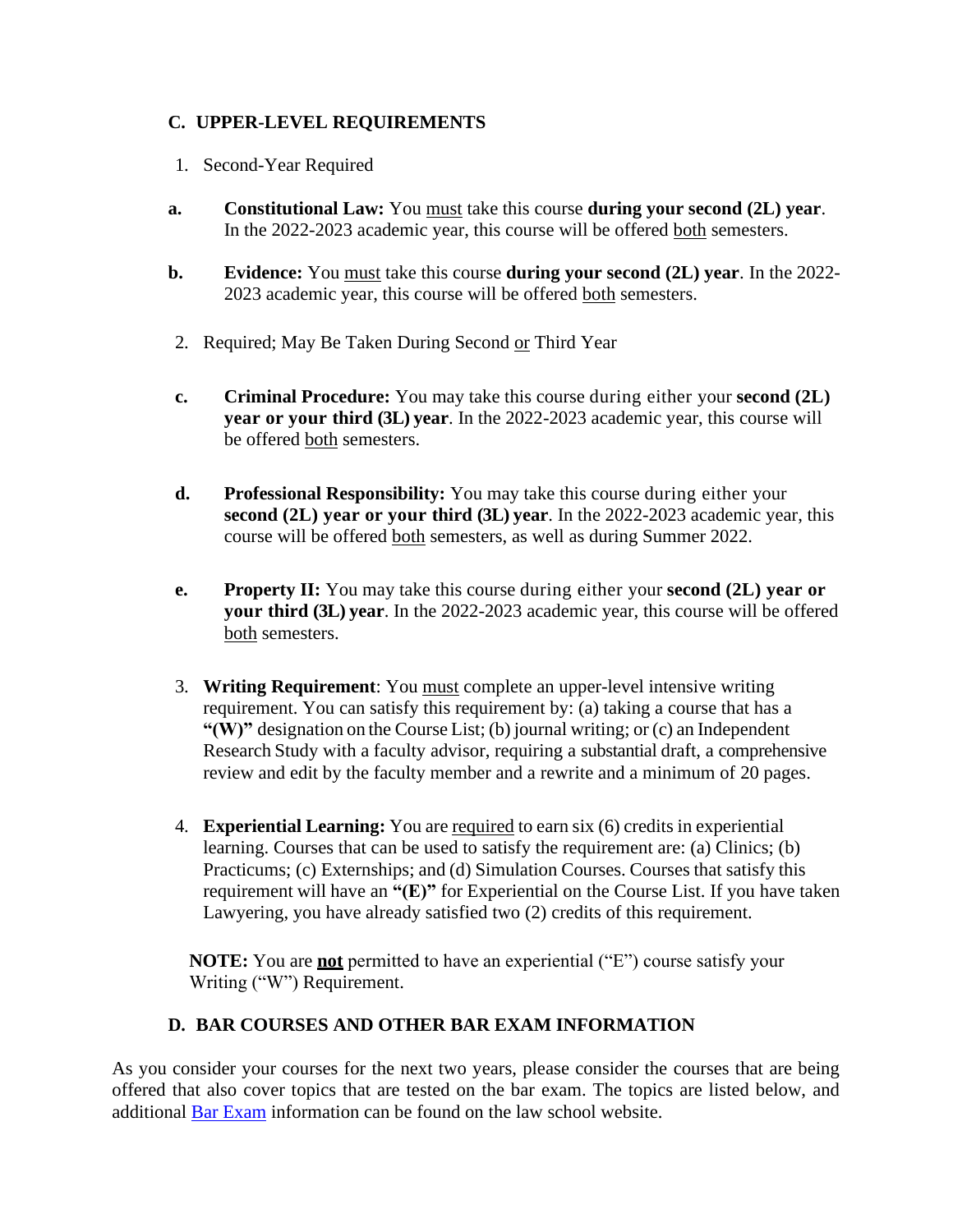Missouri adopted the Uniform Bar Examination (UBE) on July 1, 2010. The UBE consists of six Multistate Essay Exam (MEE) questions, two Multistate Performance Test (MPT) items, and the Multistate Bar Exam (MBE) (multiple choice questions). The UBE questions will be graded according to the law of general application and not the law of any specific state.

Missouri Bar Examination information, including subjects tested, can be found at: <https://www.mble.org/appinfo.action?id=1>

Links to the Bar authorities in other states can be found on the National Conference site: [http://www.ncbex.org/.](http://www.ncbex.org/)

## **The following areas of law are always tested on the MBE:**

- Civil Procedure
- Constitutional Law
- Contracts
- Criminal Law and Procedure
- Evidence
- Real Property
- Torts

#### **The following areas of law may be tested on the UBE:** (Some questions test on multiple topics):

- All subjects tested on the MBE, along with the following:
- Business Associations (Corporations, Partnerships)
- Conflict of Laws
- Family Law
- Secured Transactions (UCC Article 9)
- Trusts and Estates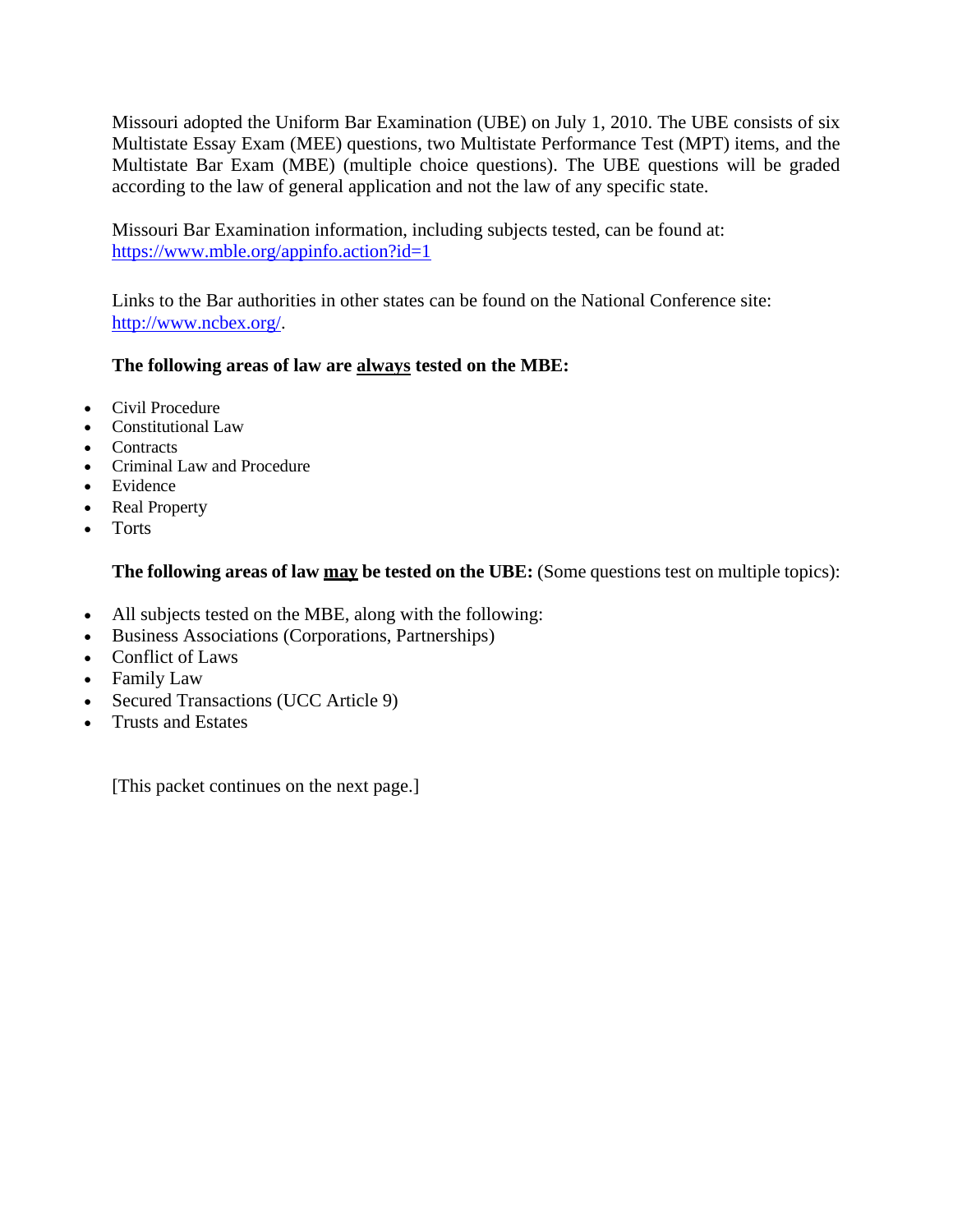#### **E. SPECIAL COURSE NOTES FOR THE UPCOMING YEAR**

- 1. **Bankruptcy (Pratt, Fall 2022):** This class will meet in person on Tuesdays, and it will meet online (synchronous) on Thursdays. For more information about the instructor, who will travel from Kansas City each week to teach the course, see Appendix C, below.
- **2. Basic Federal Income Taxation (Pelikan, Fall 2022)** is a prerequisite for Partnership Taxation (Fall 2022), and Partnership Taxation is a prerequisite for Tax Planning (Spring 2023). Accordingly, students who wish to take the entire tax curriculum are strongly advised to enroll in Basic Federal Income Taxation during their 2L year. It is often not possible to take the entire sequence during a single year.
- **3. Internet Law & Practice (Kim, Fall 2022):** This is a 2-credit course. It will not meet at all during the first few weeks of the semester. It will then meet as though it is a 3-credit course (that is, twice weekly for 75 minutes), allowing students to earn 2 credits over a smaller number of weeks.
- 4. **Taxation of Property Transactions (Pelikan, Fall 2022):** This course will examine tax laws and policies fundamental to real estate investment. Topics include depreciation and recapture, cash and accrual methods of accounting, installment sales, non-recognition transactions, including like-kind exchanges and bad involuntary conversions, and discharge of indebtedness issues arising out of real estate transactions. This course is designed to provide a detailed analysis of complex tax provisions necessary for advanced tax planning and will be taught using the problem method of instruction.
- **5. Intersession Course (Bowman):** Professor Frank Bowman will teach **Hiring & Firing Presidents: The Electoral College, Impeachment & the 25th Amendment** as an intersession course (2 credits), from Jan. 5 to Jan. 13, 2023 (seven class days). It will meet for 3.5 hours per day. On MyZou, this course will appear as a Spring 2023 course. (Note: This course does not appear on the spring course grid to avoid creating confusion. It will not meet when standard spring courses are meeting.)
- **6. Intersession Course (Beck):** Professor Mary Beck will teach **Sex, Reproduction and the Law** as an intersession course (2 credits) from Jan. 9 to Jan. 13, 2023 (five class days). It will meet for 4.5 hours per day. On MyZou, this course will appear as a Spring 2023 course. (Note: This course does not appear on the spring course grid to avoid creating confusion. It will not meet when standard spring courses are meeting.)
- **7. Arbitration (Kasnetz, Spring 2023):** As was true in Spring 2022, during Spring 2023 this course will have an unusual meeting schedule, which allows it to be taught by a law firm partner who travels from St. Louis each week to teach it. The meetings will be twice weekly: once on Thursday afternoon and once on Friday morning.
- **8. Conflict and Conflict Management (LAW 5450) (Spring 2023):** Professor Wells has provided the following information about her course: "This course examines various aspects of conflict. It helps students diagnose a conflict, learn basic conflict strategies and tactics, how conflicts escalate, sources and uses of power, and various management strategies including de-escalation, problem-solving, third-party interventions, and how to deal with the public and the press in highly-publicized conflicts. The class involves a number of in-class activities and simulations to learn and illustrate these issues. **This year, the class will revert back to its normal two day a week schedule and will meet face-to-face."** (Note: LAW 6932, which has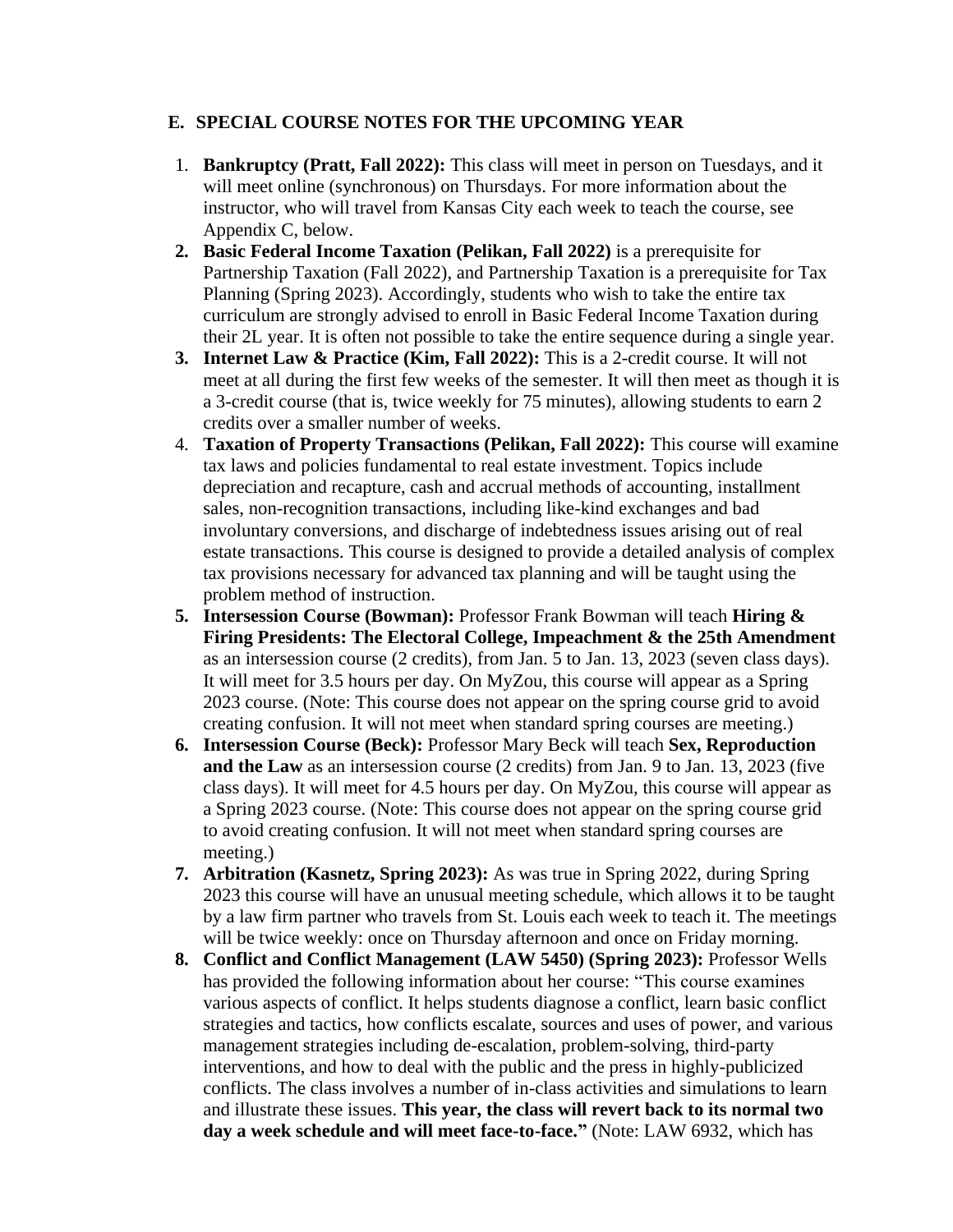the same name, is open only to LL.M. students, not to J.D. students.)

- 9. **Disability Law (Sperino, Spring 2023):** This course provides an overview of disability law, including the Americans with Disabilities Act, the Rehabilitation Act of 1973, and the Individuals with Disabilities Education Act. Specific topics include disability discrimination in employment, housing, public services, public accommodations, and education (at all levels). Many of the policy issues that arise in the area of disability law will also be explored. The course also provides an opportunity to work with a well-developed statutory and regulatory structure. The course is relevant to persons interested in general practice, family law, education law, employment law, civil rights, and other fields.
- 10. **Federal Courts (Lietzan, Spring 2023):** Students are strongly recommended to take Constitutional Law before taking Federal Courts. Students enrolling in Constitutional Law concurrently with Federal Courts will be expected to perform significant extra work.
- **11. The Promise, Challenges, and Compromises of Progressive Prosecution (Cohen, Spring 2023):** This is a new course to be taught by a visiting faculty member. Professor Cohen has provided this description: "This class identifies longstanding problems in the criminal legal system and the possibilities (and challenges) of criminal justice reform through the work of progressive prosecution. We will spend the first third of the course identifying problems in the criminal legal system and the limited ability of courts to address these problems, including addressing race discrimination, innocence, and mass incarceration. The second part of the semester will focus on how to identify specific challenges within a system, including gathering and analysis of data. In the third part of the course, students will identify a specific problem that is not susceptible to correction through litigation alone, draft a policy for a prosecutor's office to address that problem, and complete the class with a presentation and paper."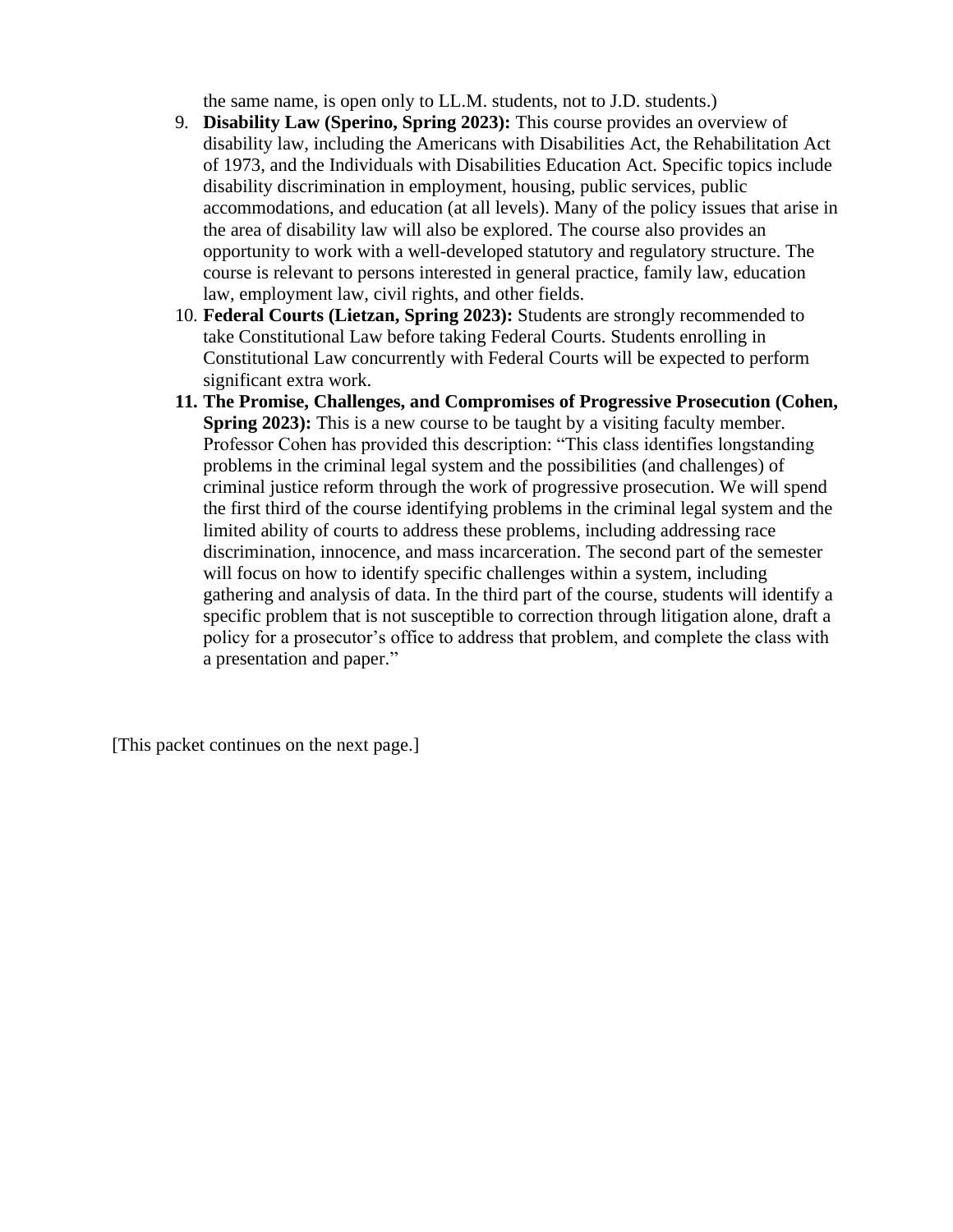#### **III. REGISTRATION INFORMATION**

#### **A. GENERAL INFORMATION**

All Registration is done online using MyZou.

- 1. Go to [MyZou](https://myzou.missouri.edu/psp/csprdc/?cmd=login&languageCd=ENG)
- 2. Enter your Pawprint.
- 3. Click on "Self-Service" to access the registration section.

## **B. IMPORTANT DATES AND TIMES**

#### **1. Fall 2022 and Spring 2023 Registration**

- a. **3L: Tuesday, June 28, at 12:00 noon** (Waitlist Information Below) ("3L" here refers to current 2L students who will be 3Ls next year)
- b. **2L: Thursday, June 30, at 12:00 noon (**Waitlist Information Below) ("2L" here refers to current 1L students who will be 2Ls next year)

## **2. Fall 2022 and Spring 2023 Waitlist**

a. Waitlist Access: There will be a Waitlist for all courses (other than those for which students are enrolled directly by the Registrar). The Waitlist is accessible using the following links. These links open TWEN courses that you can add at any time. They will remain open through the beginning of the next semester. To access the links, you may need your **Westlaw password**. The waitlists on these courses are located in the top-left corner of the TWEN page and are labeled Waitlist Sign-Up.

Fall 2022: <https://lawschool.westlaw.com/twen/course/271211/join/EUSG988SCN2L82C3LYGL>

Spring 2023: <https://lawschool.westlaw.com/twen/course/272186/join/2R24KS5AMUTML4V82TZE>

3Ls: The 2022-2023 waitlist sign-up page for 3Ls will open on **Tuesday, June 28**, at noon, when registration begins.

2Ls: The 2022-2023 waitlist sign-up page for 2Ls will open on **Thursday, June 30**, at noon, when registration begins. (Note: For 2Ls, the waitlist may appear to work before this time because it has been opened for 3Ls. But you are not allowed to use the waitlist until registration has begun for your class.)

- b. The Waitlist operates as follows:
	- 1) If you are unable to register for a course, then you should place your name on the Fall 2022 or Spring 2023 Waitlist under that course.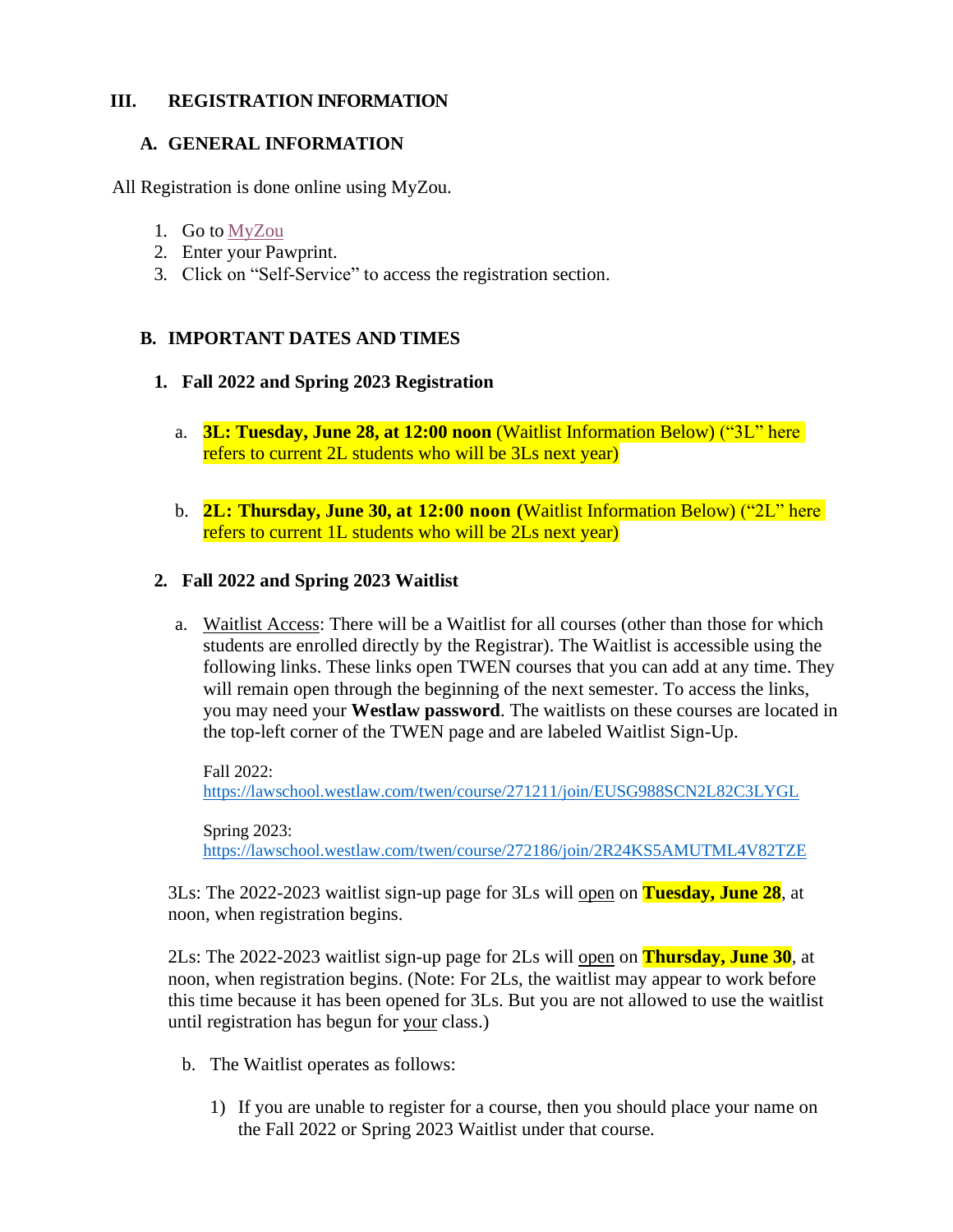- 2) If you are registered for a course and you drop the course, you will then have to put your name on the waitlist to re-enroll. Think carefully before dropping a course.
- 3) When a space in a course opens up, you will receive an email from the Registrar Denise Boessen or our Administrative Support in Room 203, Michelle Rapp. You will have **one hour** to accept the spot from when the email is sent. If you do not accept the spot, the next person on the Waitlist will be notified.

## **C. COURSES REGISTEREDTHROUGHTHEREGISTRAR'SOFFICE**

Enrollment in the following courses will be handled directly by the Registrar.

Clinics Externships Independent Research Semester-in-Practice

Students will receive a confirmation email from Denise Boessen, the Registrar, once they have been registered for the course.

## **D. JOURNAL REGISTRATION**

Enrollment in one of the Journals requires students to enroll in either the Fall or the Spring semester. Students will not be able to divide credits across semesters. If you enroll in the Fall, then all of the credits for your position will be in the Fall. The same will occur for the Spring.

You will also be required to submit a Time Sheet indicating the amount of time that you have spent working on the journal. You are expected to have completed a minimum of 42.5 hours per credit hour, which is to be recorded on the **[Time Sheet](https://law.missouri.edu/wp-content/uploads/2019/06/Time-Sheet-Form-General.pdf)**, reviewed and signed by the editor-in-chief, reviewedby the faculty advisor, and submitted to the Registrar.

**NOTE**: If you do not register for either semester, the default enrollment will be for the Spring.

## **E. STUDENTS ON ACADEMIC PROBATION**

If after the current semester, you are on academic probation, you may be required to adjust your schedule after consultation with the Associate Dean for Academic Affairs. Please review the rules (especially Section III.D) which can be found here: [https://law.missouri.edu/academics/policies](https://law.missouri.edu/academics/policies-rules-student-conduct/dismissal-and-probation-policies/)[rules-student-conduct/dismissal-and-probation-policies/](https://law.missouri.edu/academics/policies-rules-student-conduct/dismissal-and-probation-policies/)

Please note that the page titled "Dismissal and Probation (L)" on the MU University Registrar's website does not yet reflect changes approved by the law faculty in March 2022. Please use the link above to access the current rules.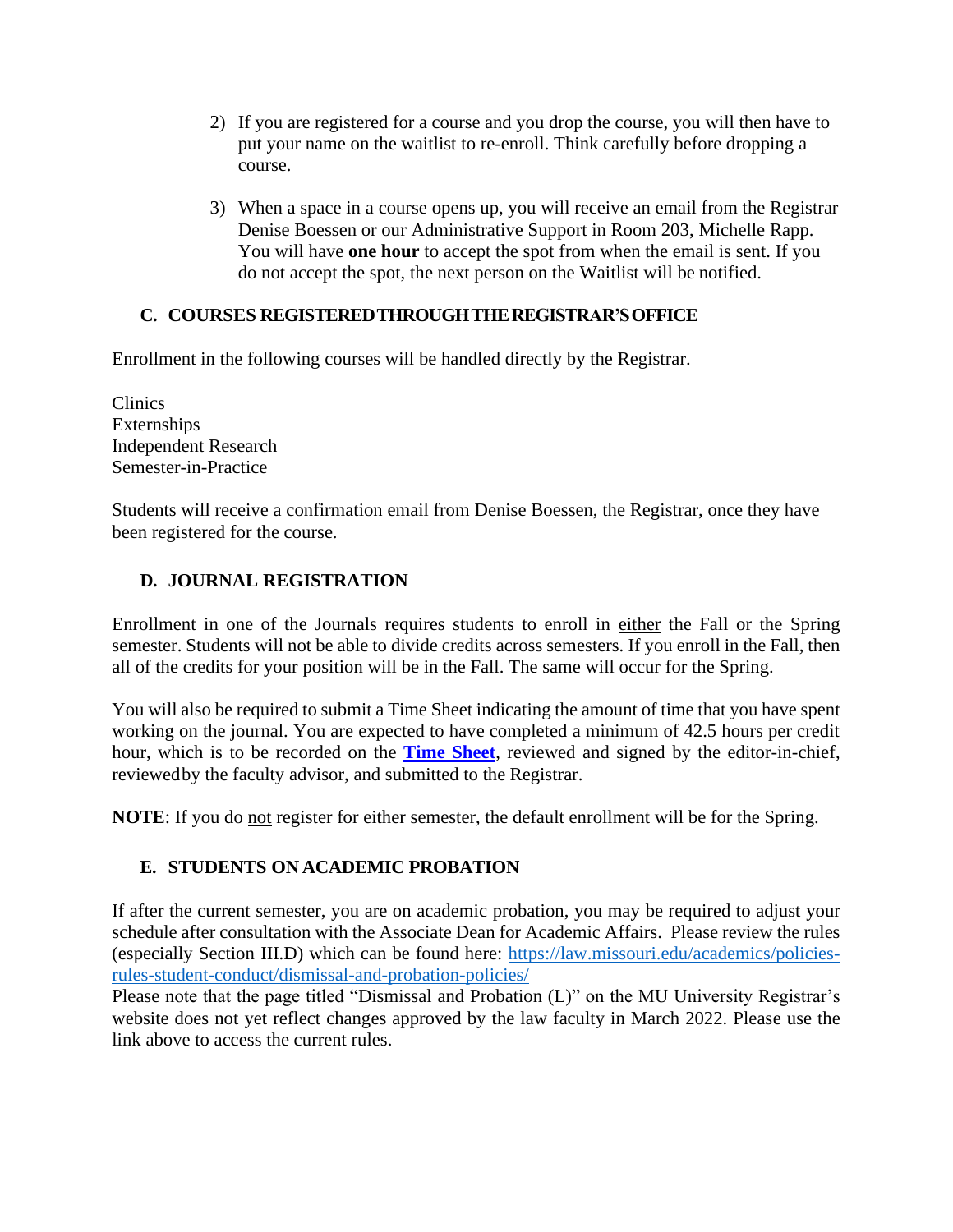## **F. CERTIFICATE AND CONCENTRATION**

You can take a focused course of study in one of the following areas of law: Dispute Resolution or Tax.

**To enroll in either the certificate or the concentration, you must complete a Notice of Intent Form before the beginning of the spring semester of your 2L year.**

#### **Dispute Resolution (Certificate)**

Clients and society today need and expect much more than traditional advocacy from their lawyers. Modern lawyers need to be able to address legal problems in ways that accommodate a variety of needs, goals and values, in addition to vindicating legal rights. As a result, today'slawyer must have the knowledge, skills, and perspectives not only to advocate in the courtroom, but to participate in such processes as client counseling, negotiation, mediation, arbitration, and creative problemsolving.

To complete the DR Certificate, you must file a **[Notice of Intent Form](https://law.missouri.edu/wp-content/uploads/2019/06/dr-interest-form.pdf)** and satisfy the course requirements listed on the **[Dispute Resolution Certificate Checklist](https://law.missouri.edu/wp-content/uploads/2019/06/Dispute-Resolution-Certificate-Checklist.-Feb-2019.pdf)**.

#### **Tax Law (Concentration)**

The Tax Law concentration is designed to provide each student in the concentration basic education in both general skills and subject-matter specific knowledge and provide each student with an opportunity to bring the entire skill set to bear in a capstone experience designed to teach integrated legal problem-solving. Completion of a concentration should improve the overall preparedness of graduates by conferring entry-level competence to begin practicing law with appropriate supervision in the concentration's subject matter area or practice setting.

To complete the Tax Concentration, you must file a **[Notice](https://law.missouri.edu/wp-content/uploads/2019/08/Tax-Concentration-Notice-of-Intent.pdf) of Intent Form** and satisfy the course requirements listed on the **[Tax Concentration](https://law.missouri.edu/wp-content/uploads/2019/06/Tax-Concentration-Course-Requirements-Amended-and-Approved-March-15-2019sdm-formatting-edits-4-28-19.pdf) Checklist**.

## **G. EXPERIENTIAL LEARNING AND SKILLS OPPORTUNITIES**

Students have several opportunities to gain valuable practical experience through either live-client clinical opportunities, practicums, externships, or simulation courses. Students have to complete six (6) credits in experiential learning prior to graduation. The following are courses that provide such an opportunity and may satisfy the requirement.

## **1. Clinics:**

The Law School offers opportunities for students to work with clients under expert supervision:

[Entrepreneurship Legal Clinic](https://law.missouri.edu/elc/) (Fall 2022 and Spring 2023) [Innocence Clinic](https://law.missouri.edu/innocence-clinic/) (Spring 2023) [Veterans Law Clinic](https://law.missouri.edu/veterans-clinic/) (Fall 2022 and Spring 2023)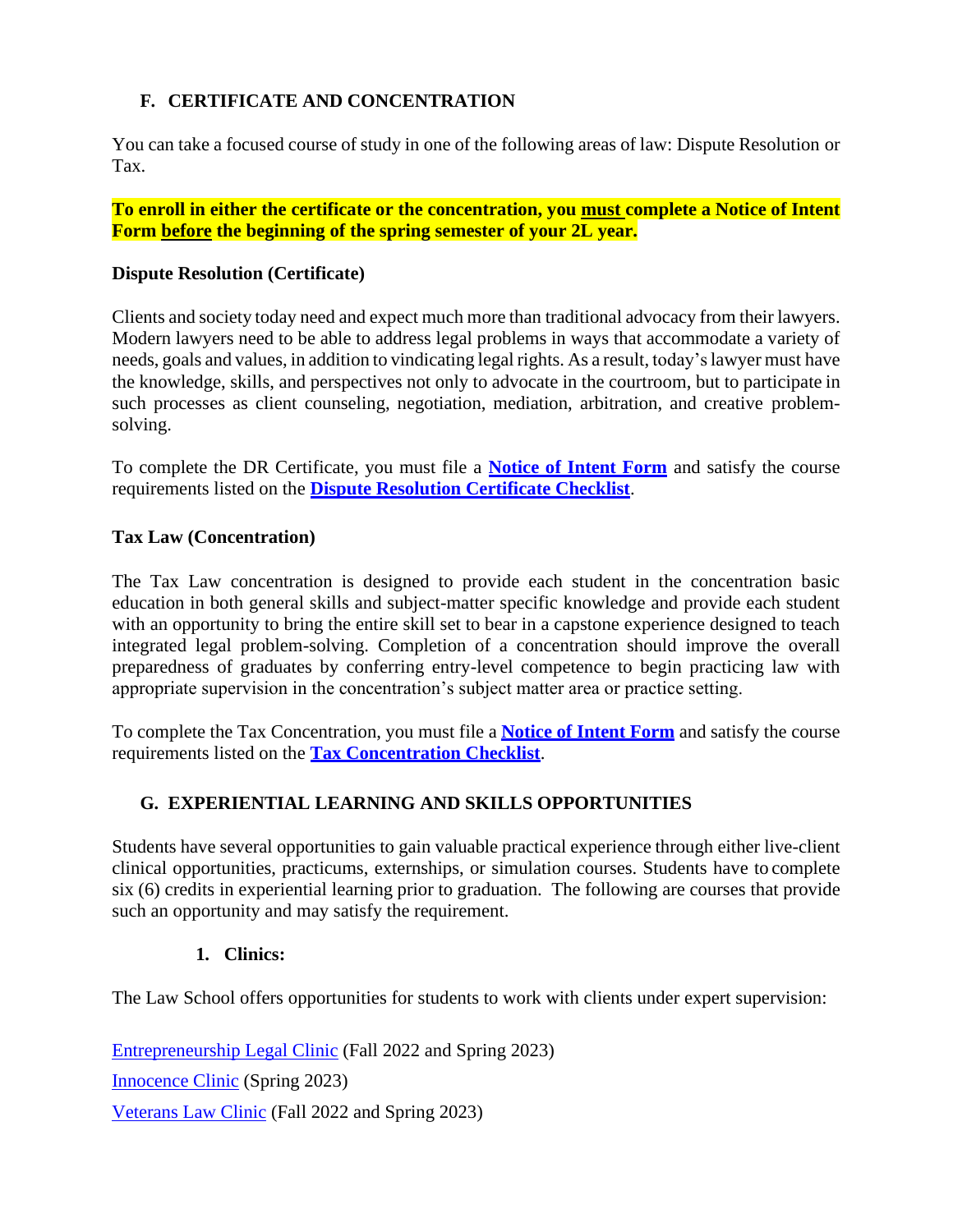Each of these clinical experiences can be taken only one time. Additional information is available on the law school website under [Skills Training.](https://law.missouri.edu/academics/clinics/)

## **2. Externships**

## **Fall 2022 and Spring 2023 –** (Dean McGarr and Prof. Clark)

The externship program is available each semester. Only students who have completed their first year of law school and are in good academic standing can register for an [Externship.](https://law.missouri.edu/externship-program/) You are permitted to take up to a total of **nine (9)** externship credits with no fewer than two and no more than three in a single semester UNLESS it is the final semester of your 3L year (or, if you are an early graduate, your final semester).

Externs must attend **two (2)** class meetings at the beginning of the course and **five (5)** class meetings at the end of the course. During the fall and spring semesters those class meetings will be arranged by the instructor.

For **three (3)** credits, externs will work for a total of 150 hours at the placement sites of their choice, where they will be supervised by attorneys and judges who have agreed to serve as mentors. For **two (2)** credits, externs will work a total of 100 hours at their placement sites.

If you do a [Semester-in-Practice](https://law.missouri.edu/academics/clinics/) in the final semester of your 3L year, you are required to take a minimum of four (4) credits and to have completed all of your upper-level required courses.

**Note**: You will need to have your externship approved by Dean McGarr or Prof. Clark and complete the **[Externship Professional Commitment Form](https://law.missouri.edu/wp-content/uploads/2021/03/Externship-Professional-Commitment-Form-3-2021.pdf)**.

## **H. INDEPENDENTRESEARCH**

Independent Research with a faculty member is available during any semester. For each credit hour, students must write 20 pages. No more than three hours of Research may be taken or counted toward the law degree. Enrollment in Independent Research can be used to satisfy the upper-level writing requirement.

Students are responsible for identifying the faculty member who will serve as a supervisor, and must submit an **[Independent Research Form](https://law.missouri.edu/wp-content/uploads/2019/06/Independent-Research-Course-Approval-Form.pdf)**. The student and the faculty supervisor will agree on the number of hours in which the student will enroll. The student will then submit the form to the Registrar, Denise Boessen, to process the enrollment.

You will also be required to submit a Time Sheet indicating the amount of time that you have spent working on the research. You are expected to have completed a minimum of 42.5 hours per credit, which is to be recorded on the **Time [Sheet](https://law.missouri.edu/wp-content/uploads/2019/06/Time-Sheet-Form-General.pdf)**, signed by the faculty advisor, and submitted to the Registrar.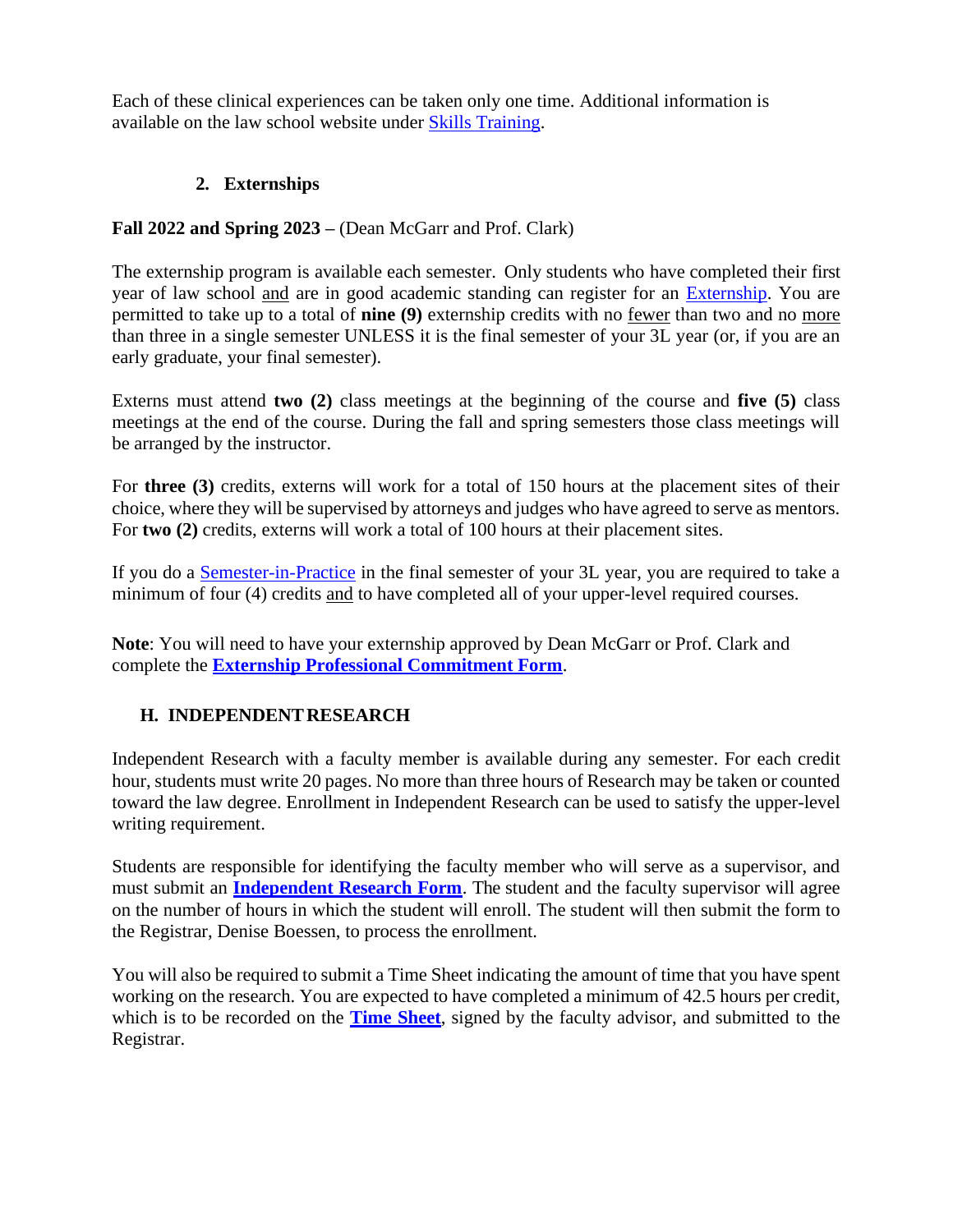## **I. CHANGES TO THE COURSE SCHEDULES**

Please be aware that circumstances may arise which might require the Law School to make changes to the course schedules. Some courses might have to be cancelled due to a lack of enrollment or unavailability of the professor. We will try to minimize the disruptions that those changes might have on your schedule and will work with you to adjust your schedules in case late scheduling changes have to bemade.

## **J. NON-LAW SCHOOL COURSES**

Law students in good academic standing are permitted to take up to **six (6) credit hours** of [study](http://catalog.missouri.edu/academicpolicies/creditfornonlawcoursesl/) [outside](http://catalog.missouri.edu/academicpolicies/creditfornonlawcoursesl/) the law school (that is, at other schools and colleges at Mizzou). For a course to qualify, it must be related to your field of legalstudy and be at the graduate level or above (*i.e.*, courses numbered 7000-9999).

You must submit [a Petition for a Non-Law School Course,](https://law.missouri.edu/wp-content/uploads/2019/06/3-17-16-outsidelawform.pdf) and a course syllabus must be provided to the Associate Dean for Academic Affairs for approval to take a non-law school course. All nonlaw school courses are graded as Satisfactory/Unsatisfactory.

## **K. PASS/FAIL COURSES (S/U)**

**Students may not choose** to take a class pass/fail (also known as satisfactory/unsatisfactory) unless it is already offered that way. The faculty decides whether a course is to be conducted on a graded basis(65-100) or on a satisfactory/unsatisfactory basis. Most courses are graded. If you have a question about whether the course is graded, you should ask the instructor. There is no limit on the number of S/U hours that a student may have.

## **V. REFUND OFFEES**

Detailed refund of fees information for the upcoming semester is not yet available. When it is, you will receive an email from the Registrar informing you of the dates.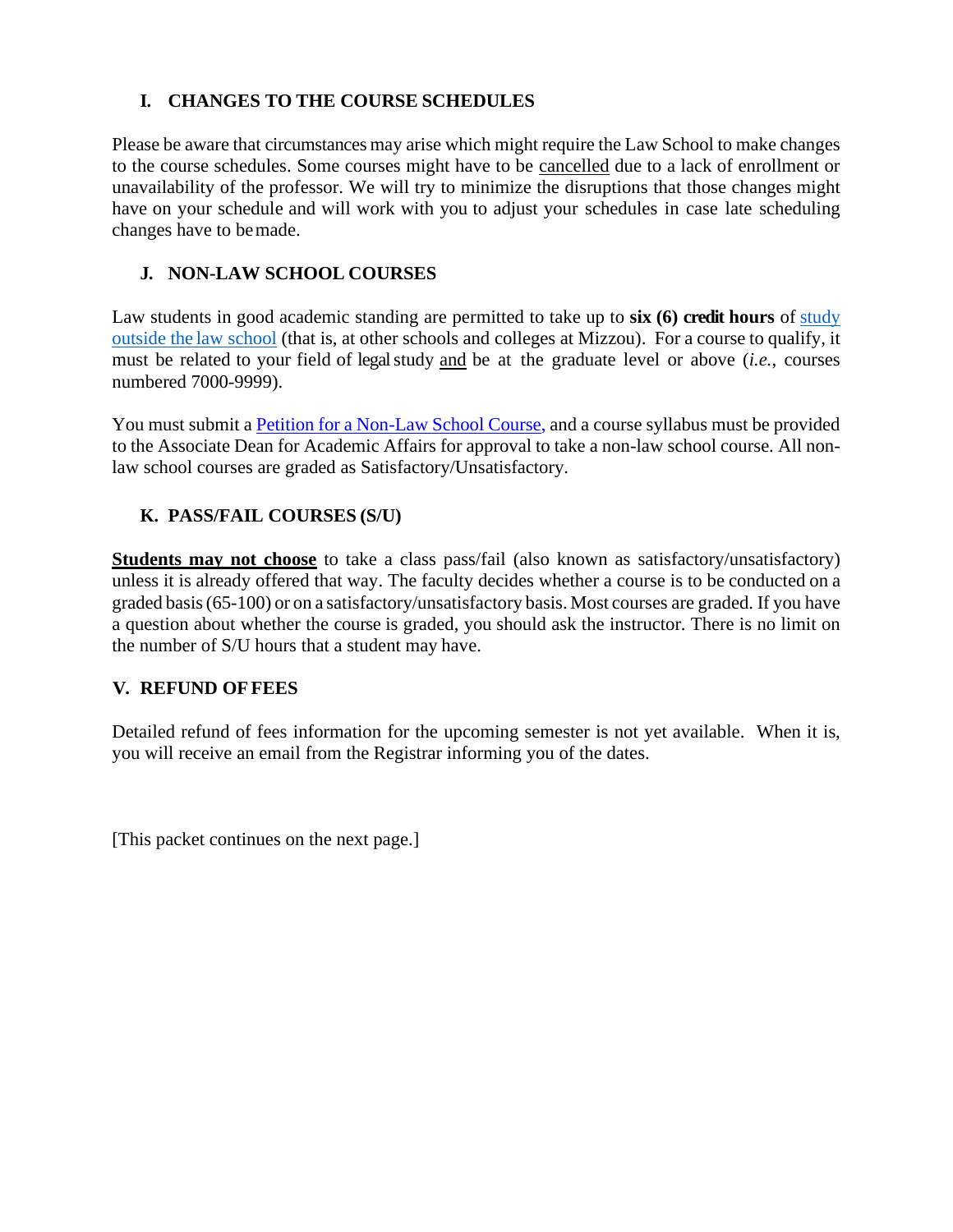## **VI. COURSES THAT SATISFY THE "W" OR "E" REQUIREMENT**

The following courses on the 2022-2023 schedule will satisfy either the upper-level writing requirement ("W") or the experiential learning ("E") requirement.

## **A. UPPER-LEVEL WRITING REQUIREMENT ("W") COURSES**

This list is accurate as of May 31, 2022.

#### **Fall 2022**

| <b>Course Name</b>         | <b>Instructor</b>        | W section enrollment        |
|----------------------------|--------------------------|-----------------------------|
| MLR, JDR, BETR             | Various faculty advisors | Open to journal members     |
| Internet Law & Practice    | Kim                      | 16 (entire enrollment is W) |
| Elder Law                  | English                  |                             |
| Law & Practice of Criminal | <b>Branham</b>           | 16 (entire enrollment is W) |
| Sentencing                 |                          |                             |

### **Spring 2023**

| <b>Course Name</b>              | <b>Instructor</b>        | <b>W</b> section enrollment |
|---------------------------------|--------------------------|-----------------------------|
| MLR, JDR, BETR                  | Various faculty advisors | Open to journal members     |
| Promise, Challenges, and        | Cohen                    | 8                           |
| Compromises of Progressive      |                          |                             |
| Prosecution                     |                          |                             |
| <b>Cross Cultural Dispute</b>   | Lee                      | 24 (entire enrollment is W) |
| Resolution                      |                          |                             |
| Disability Law                  | Sperino                  | 18 (entire enrollment is W) |
| <b>Employment Law</b>           | Sperino                  | 18 (entire enrollment is W) |
| Copyright                       | <b>Myers</b>             | 8                           |
| <b>State Constitutional Law</b> | Reuben                   | 8                           |
| Education Law*                  | Alexander                | Not a W course, but Prof.   |
|                                 |                          | Alexander is open to        |
|                                 |                          | supervising 1-credit        |
|                                 |                          | independent research for    |
|                                 |                          | students in the class who   |
|                                 |                          | inquire                     |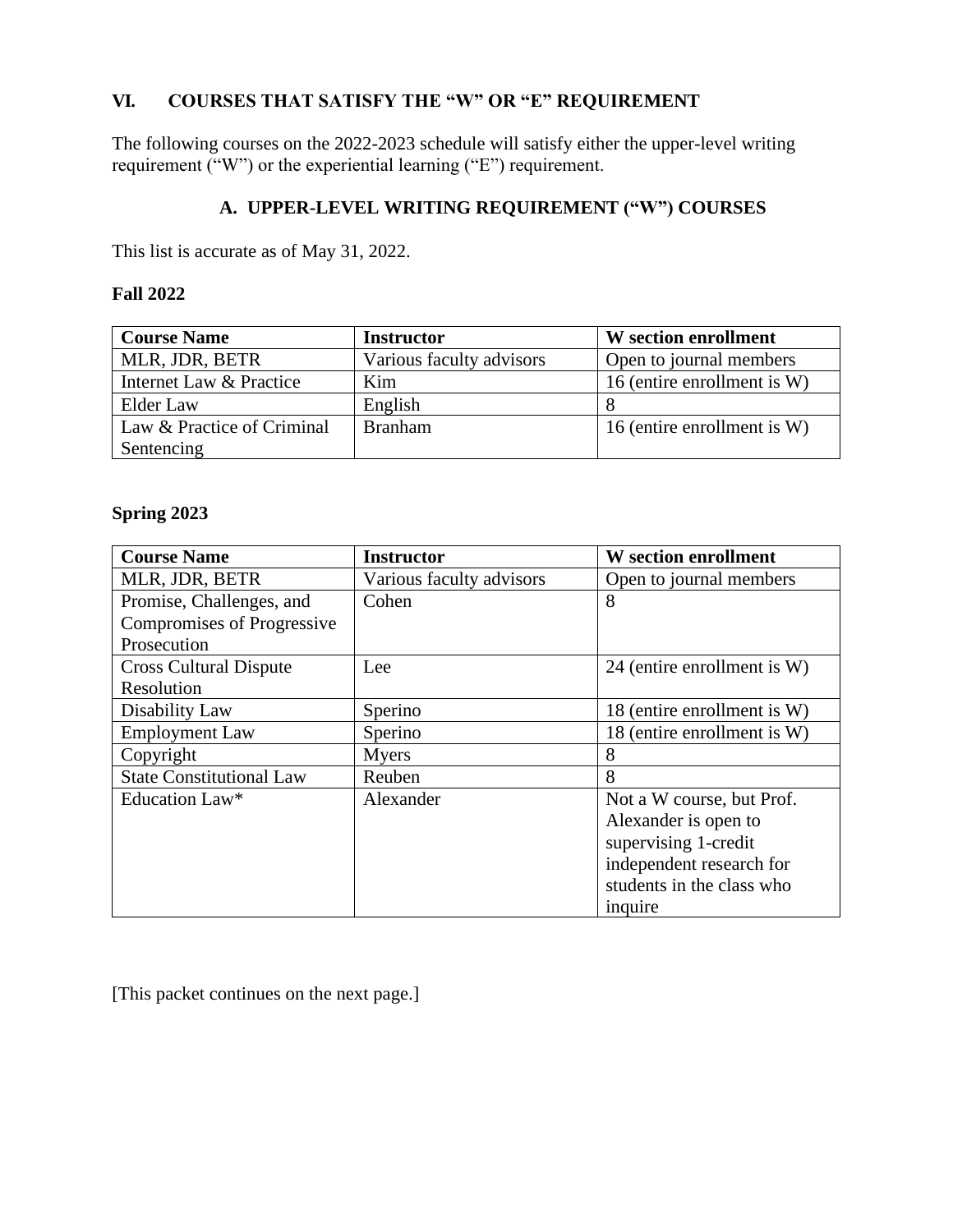## **B. EXPERIENTIAL LEARNING REQUIREMENT ("E") COURSES**

This list is accurate as of May 31, 2022.

## **Fall 2022**

| <b>Course Name</b>               | <b>Instructor</b> |
|----------------------------------|-------------------|
| Externships                      | McGarr/Clark      |
| Entrepreneurship Legal Clinic    | Seitz             |
| Veterans Clinic                  | Drake             |
| Negotiation                      | Ladehoff          |
| Client Interviewing & Counseling | Jackson-Williams  |
| Contract Drafting, Sec. 1        | Newman            |
| Contract Drafting, Sec. 2        | Newman            |
| <b>Trial Practice</b>            | Henson            |
| <b>Trial Practice</b>            | Redmon            |
| Pretrial Litigation              | Kasnetz           |
| Mediation                        | Levin             |

# **Spring 2023**

| <b>Course Name</b>             | <b>Instructor</b> |
|--------------------------------|-------------------|
| Externships                    | McGarr/Clark      |
| Entrepreneurship Legal Clinic  | Seitz             |
| Veterans Clinic                | Drake             |
| Innocence Project Clinic       | <b>TBA</b>        |
| <b>Advanced Trial Practice</b> | Henson            |
| <b>Advanced Trial Practice</b> | Redmon            |
| <b>Trial Practice</b>          | Henson            |
| Mediation                      | Ladehoff          |
| Negotiation                    | Wechsler          |
| <b>Contract Drafting</b>       | Newman            |
| Deal Skills                    | Newman            |
| Pretrial Litigation            | Redmon            |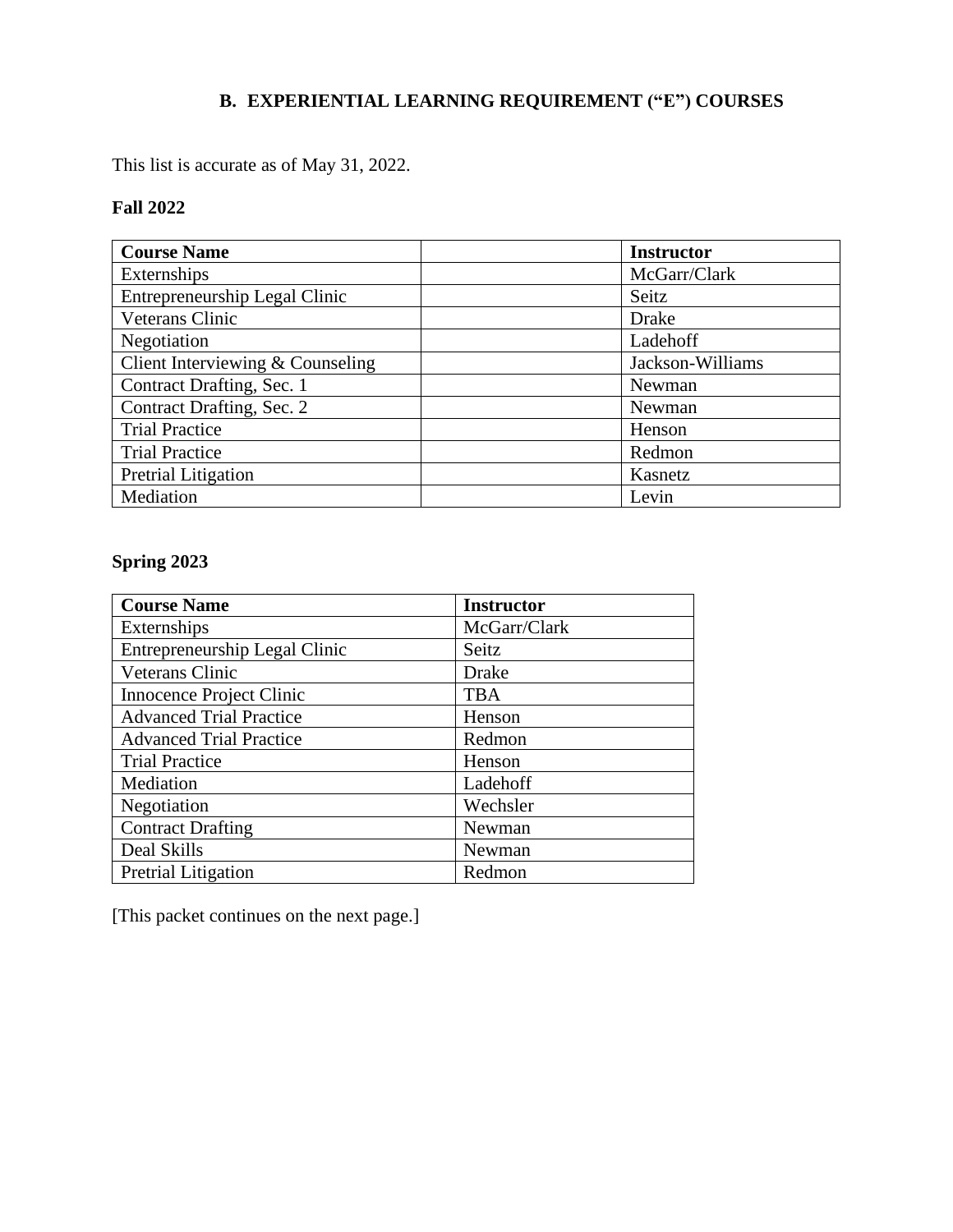## **C. NEW AND VISITING FACULTY FOR ACADEMIC YEAR 2022-2023**

Here are some of the new and visiting faculty who will teach at Mizzou Law next year:

**Lynn S. Branham** will be a visiting professor at Mizzou Law next year. Her courses will include Criminal Law, Criminal Procedure, and Law and Practice of Criminal Sentencing. Branham's expertise centers on correctional and sentencing law and policy. She has provided training to federal judges and court staff about correctional law and the Prison Litigation Reform Act (PLRA) at workshops sponsored by the Federal Judicial Center. She graduated summa cum laude with a B.A. from the University of Illinois and received her J.D. from the University of Chicago Law School.

**G. Ben Cohen** will be a visiting associate professor at Mizzou Law next spring. As a litigator, Mr. Cohen's work includes the successful U.S. Supreme Court litigation of *Ramos v. Louisiana* (holding unconstitutional non-unanimous juries) and *Kennedy v. Louisiana* (holding death penalty for non-homicide offenses unconstitutional), as well as the loss in *Montejo v. Louisiana* (overturning *Michigan v. Jackson* by holding that criminal defendants may validly waive their right to counsel, even if police initiate the interrogation after the Sixth Amendment right has attached). He has taught "The Promises and Compromises of Progressive Prosecution" at Tulane Law School. He will teach "Progressive Prosecution" and Professional Responsibility at MU.

**Zarif Darkhily** will be a visiting assistant professor at Mizzou Law next year. Until recently, he was on the faculty of Kabul University, where he served as vice dean (and twice as acting dean) of the School of Public Policy and Administration. He was also a member of the KU Academic Council and the Curriculum Committee. In addition to his education in Afghanistan, he has an LL.M. in Sustainable International Development Law from the University of Washington (Seattle). He will teach International Law and International Human Rights.

**Kayla Jackson-Williams** teaches Client Interviewing & Counseling as an adjunct faculty member. She is currently a senior associate at Rogers | Ehrhardt Attorneys at Law, where she practices civil litigation and criminal law. Prior to joining Rogers | Ehrhardt, Professor Jackson-Williams worked for the Missouri State Public Defender's Office in Boone County where she practiced criminal law through 2019.

**Andrew Kasnetz** is a partner at the Sandberg Phoenix firm with four decades of legal experience, including trying about a dozen arbitrations to award. He serves as General Counsel for Sandberg Phoenix, and he has been selected to join the United States Arbitration and Mediation Service as a panel mediator and arbitrator. He will teach Pretrial Litigation in the fall and Arbitration in the spring as an adjunct faculty member (traveling from St. Louis to teach in person).

**Yunsieg Kim** will be a visiting assistant professor at Mizzou Law for the next two academic years. He is currently clerking in Hawaii for Judge Mark J. Bennett of the U.S. Court of Appeals for the Ninth Circuit. He has a J.D. from Yale Law School, an M.S. in cyber security from New York University's Tandon School of Engineering, and an A.B. from Dartmouth College. In addition, he is pursuing a Ph.D. in political science at the University of Michigan. His research focuses on the unintended consequences of laws and regulations, particularly those governing interjurisdictional activity. He will teach Internet Law and Civil Procedure.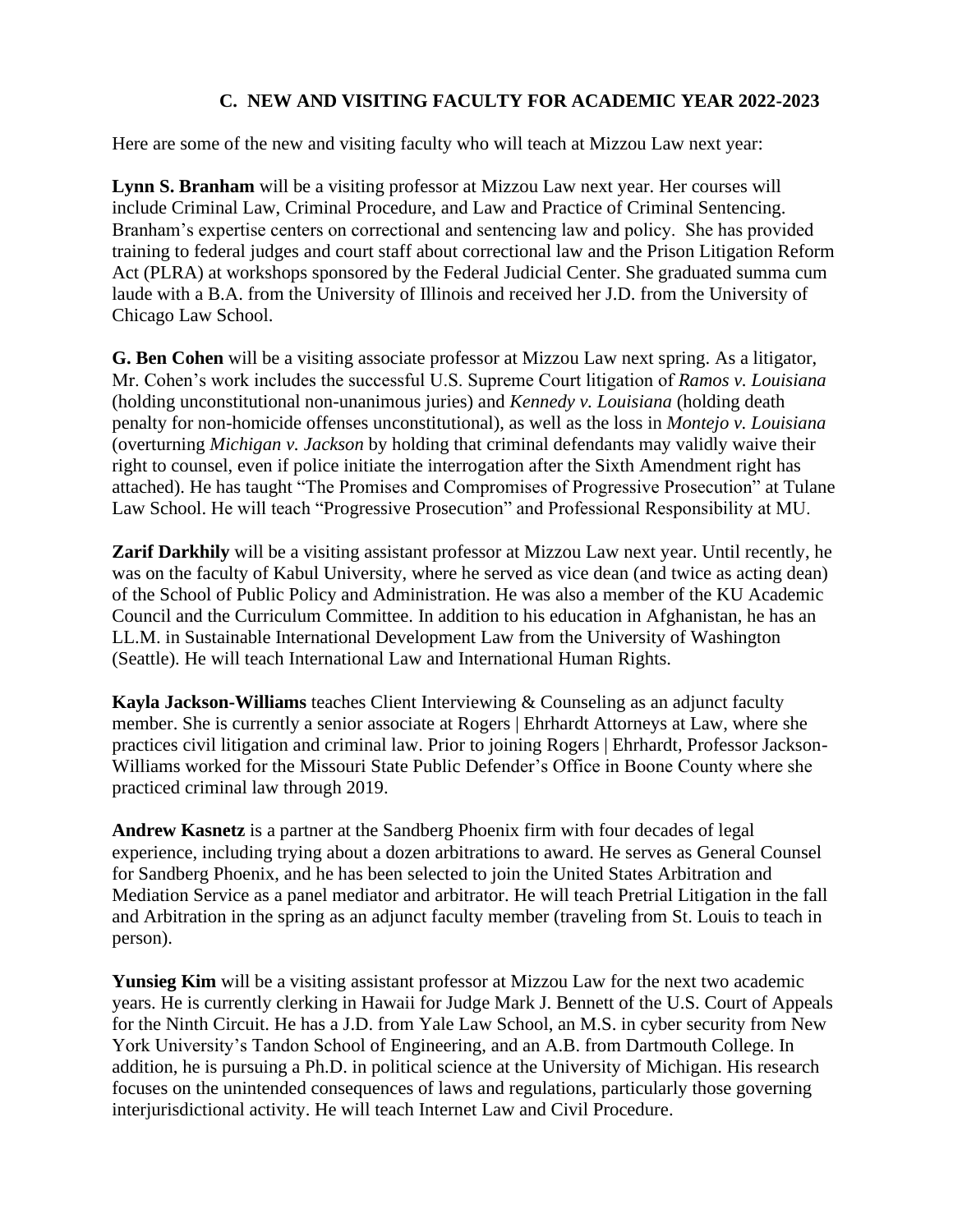**Lauren Shores Pelikan** will be an associate teaching professor of law at Mizzou Law, with a focus on tax courses. Pelikan joins Mizzou Law with nearly 10 years of experience as a tax attorney specializing in transactional tax matters. Her tax practice includes advising public and private companies with respect to structure and tax issues in mergers, acquisitions, tax-free reorganizations, divestitures, joint venture formations, and restructurings. Pelikan is currently a Senior Manager of Global Tax Planning at Emerson, and she previously worked as an associate at Bryan Cave LLP and as a Senior Manager in EY's International Tax and Transaction Services group. She has a J.D. from Mizzou Law and a bachelor's in business administration from Emory University, and she is a licensed certified public accountant.

**Garrett Pratt** clerked for Chief Bankruptcy Judge Brian T. Fenimore in the Western District of Missouri from 2017-2019. In private practice, Garrett utilized his bankruptcy clerkship experience when advising insolvent companies and tax-exempt organizations. Garrett also analyzed the intersection of the Bankruptcy Code, the Internal Revenue Code, and ERISA on an array of issues affecting creditors and debtors. As of summer 2022, he will join the Large Business & International Division of the IRS Office of Chief Counsel. He will teach Bankruptcy as an adjunct faculty member; the course will meet once weekly in person and once weekly online.

**Haley Proctor** will be a Fellow in Constitutional Litigation at Mizzou Law and the Kinder Institute on Constitutional Democracy for the next two academic years. She is a partner at Cooper & Kirk, PLLC, where she has focused on complex commercial litigation and constitutional and administrative law. She has authored briefs at all levels of state and federal courts and has argued cases in state and federal appellate courts. She will teach Constitutional Law in the J.D. program and will also teach for the Kinder Institute. She clerked for Justice Clarence Thomas of the United States Supreme Court during the October 2014 term. She graduated from Yale Law School in 2012 and from Yale College, magna cum laude, in 2009.

**Ryan Redmon** will be a visiting associate professor at Mizzou Law next year. His courses will include Evidence , Pretrial Litigation, Trial Practice, and Advanced Trial Practice. In recent years, he has taught evidence and litigation skills courses at the law school, along with coaching mock trial teams. Previously, he taught courses and coached teams at Arizona State Law. He is an experienced trial attorney who has practiced law for more than 15 years. His practice experience includes criminal and civil litigation in Missouri, Arizona, and Indiana. He has served as first-chair for numerous jury trials, including criminal cases in Boone County and civil cases in Arizona.

**Sandra F. Sperino** will join Mizzou Law as the Elwood L. Thomas Missouri Endowed Professor of Law. She is currently the Judge Joseph P. Kinneary Professor at the University of Cincinnati College of Law. Her scholarship focuses on the intersection of discrimination law, torts, and civil procedure. Professor Sperino is the author of two treatises in employment discrimination law: *McDonnell Douglas: The Most Important Case in Discrimination Law* (Bloomberg 2018) (a treatise focusing on the case and its progeny) and *The Law of Federal Employment Discrimination* (West 2019). She will teach Lawyering, Disability Law, and Employment Law.

**Rachel Wechsler** will be an associate professor of law at Mizzou Law. She joins us from NYU Law, where she is a is a Research Fellow at the Center on the Administration of Criminal Law.